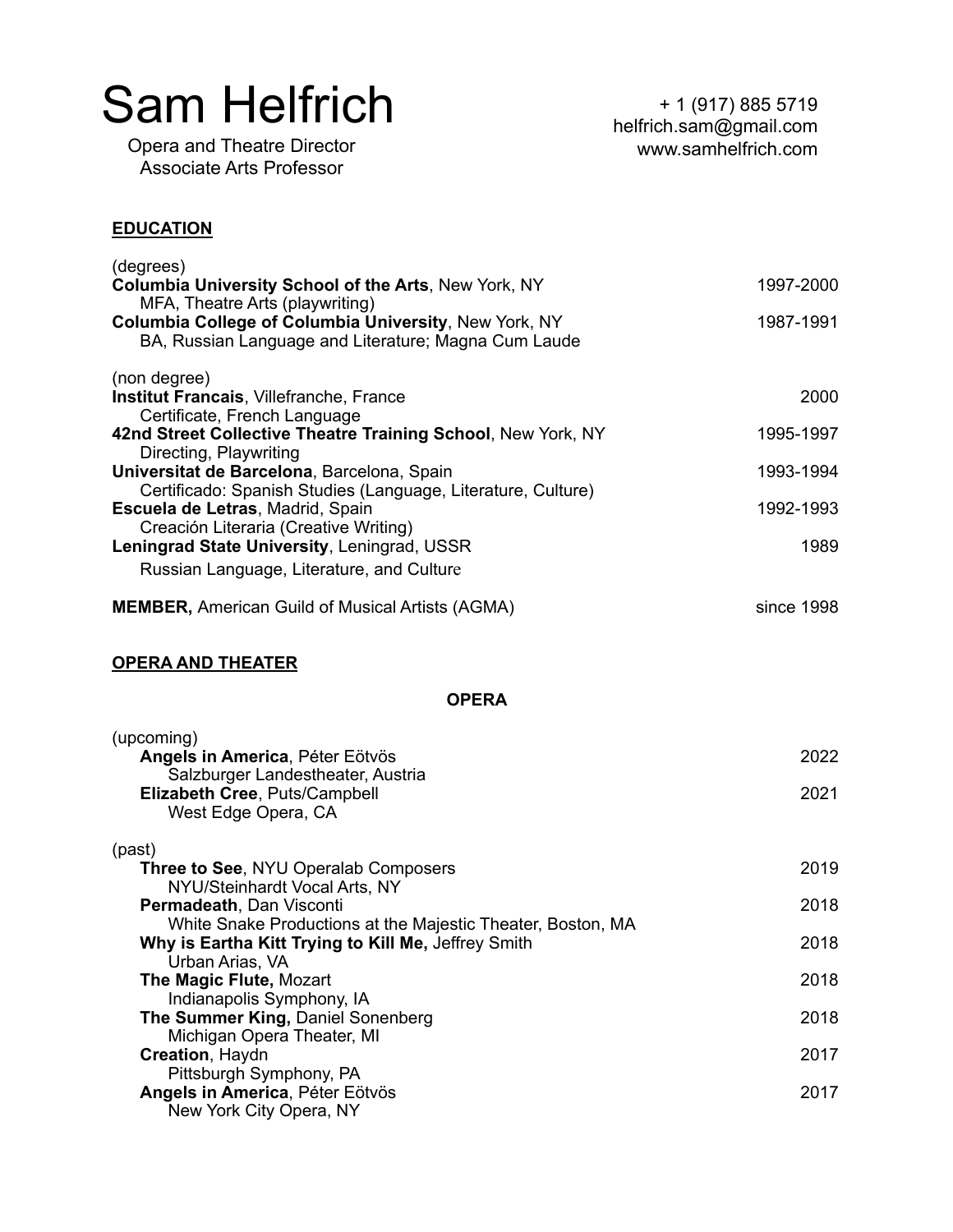| The Summer King (world premiere), Daniel Sonenberg      | 2017             |
|---------------------------------------------------------|------------------|
| Pittsburgh Opera, PA<br><b>Madam Butterfly, Puccini</b> | 2017             |
| Palm Beach Opera, FL                                    |                  |
| St John Passion, Bach                                   | 2016             |
| Pittsburgh Symphony, PA                                 |                  |
| Embedded (World premiere), Soluri/Brevoort              | 2014-2016        |
| Fargo-Moorehead Opera, ND / Fort Worth Opera, TX        |                  |
| Orphée aux Enfers, Offenbach<br>Virginia Opera, VA      | 2015             |
| Enemies, A Love Story (world premiere), Ben Moore       | 2015             |
| Palm Beach Opera, FL                                    |                  |
| Cavalleria Rusticana, Mascagni                          | 2015             |
| String Orchestra Of Brooklyn, St Ann's Church, NY       |                  |
| Orphée, Glass                                           | April 2014       |
| Pittsburgh Opera, PA                                    |                  |
| <b>Ariadne auf Naxos, Strauss</b><br>Virginia Opera, VA | February 2014    |
| Dead Man Walking, Heggie                                | March 2013       |
| Eugene Opera, OR                                        |                  |
| <b>A Streetcar Named Desire, Previn</b>                 | February 2013    |
| Virginia Opera, VA                                      |                  |
| Kepler (American premiere), Glass                       | May 2012         |
| Spoleto Festival/USA, SC                                | March 2012       |
| Nixon in China, Adams<br>Eugene Opera, OR               |                  |
| Orphée, Glass                                           | February 2012    |
| Virginia Opera, VA                                      |                  |
| Messiah (fully-staged), Handel                          | December 2011    |
| Pittsburgh Symphony, PA                                 |                  |
| The Secret Agent (world premiere), Dellaira             | October 2011     |
| Armel Opera Festival, Hungary<br>La Bohème, Puccini     | <b>June 2011</b> |
| Manhattan School of Music Summer Voice Festival, NY     |                  |
| Les Indes Galantes, Rameau                              | May 2011         |
| Boston Baroque, MA                                      |                  |
| The Secret Agent (world premiere), Dellaira             | March 2011       |
| Center for Contemporary Opera, NY                       |                  |
| Don Giovanni, Mozart                                    | February 2011    |
| Yale Opera, CT<br>Cosí fan tutte, Mozart                | <b>July 2010</b> |
| Delaware Valley Opera, NY                               |                  |
| The Turn of the Screw, Britten                          | Feb 2010         |
| Boston Lyric Opera, MA                                  |                  |
| Orphée, Glass                                           | November 2009    |
| Porltand Opera, OR                                      |                  |
| Eugene Onegin, Tchaikovsky<br>Pittsburgh Opera, PA      | September 2009   |
| <b>The Consul, Menotti</b>                              | <b>July 2009</b> |
| Glimmerglass Opera, NY                                  |                  |
| Louise, Charpentier                                     | May 2009         |
| Spoleto Festival/USA, SC                                |                  |
| Der Freischutz, Weber                                   | October 2008     |
| Opera Boston, MA                                        |                  |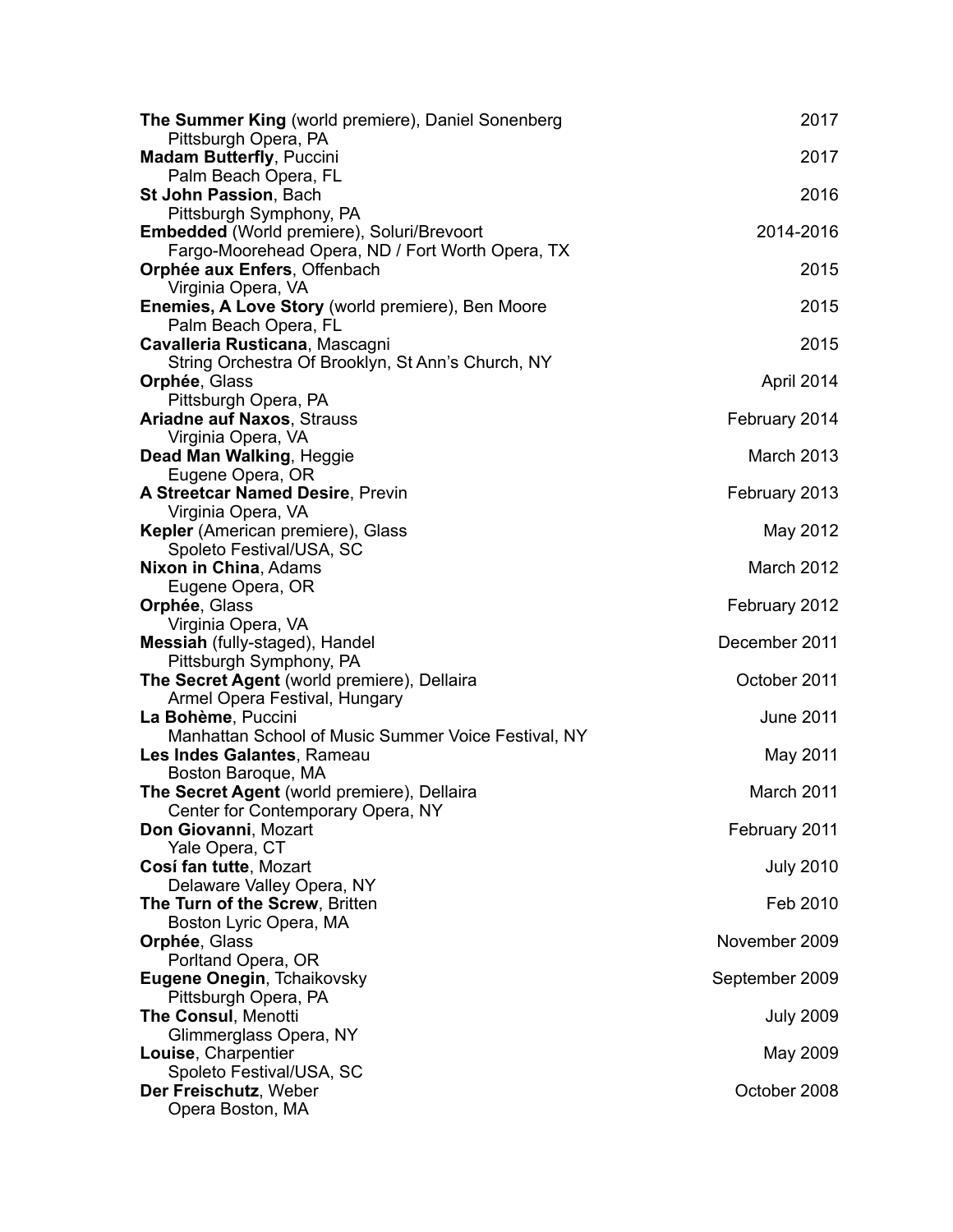| <b>Opera Scenes</b>                                        | August 2008      |
|------------------------------------------------------------|------------------|
| Santa Fe Opera, NM                                         |                  |
| <b>Amistad, Davis</b>                                      | May 2008         |
| Spoleto Festival /USA, SC<br>Aida, Verdi                   | April 2008       |
| Opera Omaha, NE                                            |                  |
| Semele, Handel                                             | February 2008    |
| Opera Boston, MA                                           |                  |
| Le Comte Ory, Rossini                                      | November 2007    |
| Juillliard Opera Center, NY                                |                  |
| Orphée, Glass                                              | <b>July 2007</b> |
| Glimmerglass Opera, NY                                     |                  |
| The Rise and Fall of the City of Mahagonny, Weill/Brecht   | February 2007    |
| Opera Boston, MA                                           |                  |
| Don Giovanni, Mozart                                       | October 2006     |
| Boston Baroque, MA (semi-staged)                           |                  |
| <b>West Side Story, Bernstein</b>                          | <b>July 2006</b> |
| Ashlawn-Highland Opera Festival, VA                        |                  |
| The Abduction from the Seraglio, Mozart<br>Opera Omaha, NE | May 2006         |
| Il Barbiere di Sivigliia, Rossini                          | February 2006    |
| Kentucky Opera, KY                                         |                  |
| Agrippina, Handel                                          | October, 2005    |
| Boston Baroque, MA (semi-staged)                           |                  |
| L'Elisir d'Amore, Donizetti                                | August 2005      |
| Berkshire Opera Company, MA                                |                  |
| La Voix Humaine, Poulenc                                   | <b>July 2005</b> |
| Glimmerglass Opera, NY                                     |                  |
| The Turn of the Screw, Britten                             | February 2005    |
| Pittsburgh Opera, PA                                       |                  |
| Trouble in Tahiti, Bernstein                               | September 2004   |
| Florida Grand Opera, FL                                    |                  |
| Trouble in Tahiti, Bernstein<br>A Hand of Bridge, Barber   | <b>July 2004</b> |
| A Game of Chance, Barab                                    |                  |
| Berkshire Opera Company, MA                                |                  |
| Mirandolina, Martinu                                       | April 2004       |
| Manhattan School of Music, NY                              |                  |
| Il Barbiere di Siviglia, Rossini                           | August 2003      |
| Wolf Trap Opera Company, VA                                |                  |
| The Secret Marriage, Cimarosa                              | <b>July 2003</b> |
| Berkshire Opera Company, MA                                |                  |
| Rain, a new opera by Richard Owen                          | February 2003    |
| Camerata/NY, Alice Tully Hall, Lincoln Center, NY          |                  |
| Amahl and the Night Visitors, Menotti                      | December 2001    |
| Opera Company of Brooklyn, NY                              |                  |
| Die Walküre, Wagner<br>Riverside Church, NY                | May 2001         |
| Miss Havisham's Wedding Night, Argento                     | November 2000    |
| Hofstra University, NY                                     |                  |
|                                                            |                  |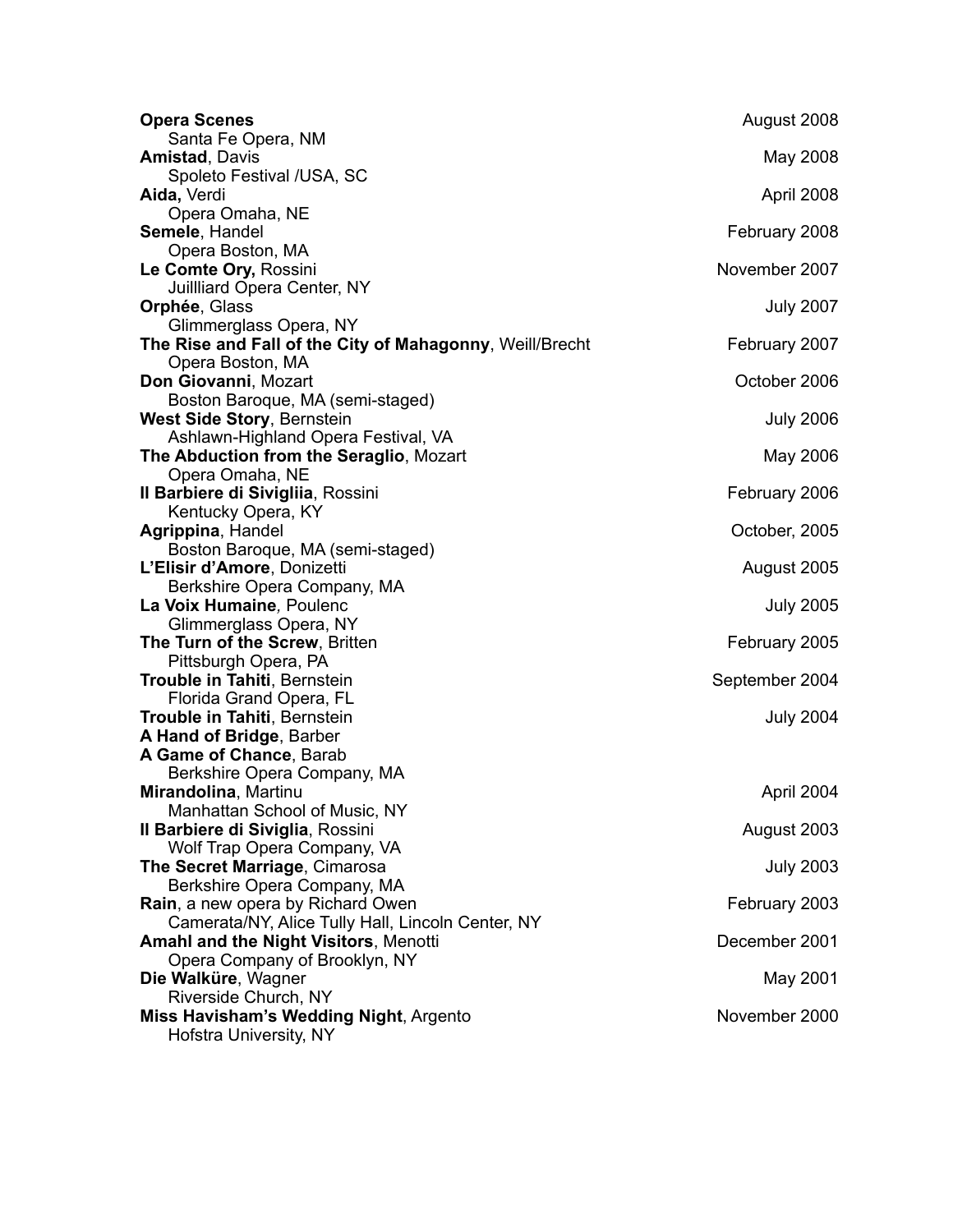**THEATRE** 

| DIRECTOR                                                                                                                                 |                               |
|------------------------------------------------------------------------------------------------------------------------------------------|-------------------------------|
| In a Dark, Dark House, Neil Labute                                                                                                       | December 2019                 |
| Knife Edge Productions, ART New York                                                                                                     |                               |
| Masquerade, Lermontov<br>String Orchestra of Brooklyn at St. Ann's Church, Brooklyn, NY                                                  | December 2015                 |
| <b>After The Fall, Miller</b>                                                                                                            | October 2014                  |
| NYU Grad Acting, NY                                                                                                                      |                               |
| Village Wooing (Shaw) and                                                                                                                | June 2013                     |
| A Door Must be Kept Open or Shut (De Musset)                                                                                             |                               |
| Franklin Stage Company, NY                                                                                                               |                               |
| <b>Owned</b> (World premiere), Julian Sheppard                                                                                           | May 2013                      |
| Knife Edge Productions, NY                                                                                                               |                               |
| Tape, Stephen Belber                                                                                                                     | September 2011                |
| Knife Edge Productions, NY<br><b>Obama, Wade Savitt</b>                                                                                  | <b>July 2011</b>              |
| NY Avante Garde Theater Festival, NY                                                                                                     |                               |
| Dark Ride, by Len Jenkins                                                                                                                | December 2004                 |
| Bard College, NY                                                                                                                         |                               |
| In A Pig's Valise, a musical by Eric Overmeyer                                                                                           | March 2004                    |
| Bard College, NY                                                                                                                         |                               |
| Transparency of Val, by Stephen Belber                                                                                                   | <b>July 2002</b>              |
| La Tea Theatre, Captains of Industry, producers                                                                                          |                               |
| 5:30 PM, Tuesday, by Winter Miller,                                                                                                      | May 2002                      |
| PSNBC at H.E.R.E. Columbia/NYU Young Playwrights series                                                                                  |                               |
| Packaging Sunshine, MFA thesis at Horace Mann Theatre<br>Columbia University, New York                                                   | January 2000                  |
| Copywrite, by Averi La Russa                                                                                                             | October 1996                  |
| 42nd Street Collective, NY                                                                                                               |                               |
| When the Time Is Right, by Spencer Barros                                                                                                | March 1996                    |
| 42 <sup>nd</sup> Street Collective, in association with Evening Shade Theatre Company, NY                                                |                               |
| La Ronde (an adaptation), by Arthur Schnitzler                                                                                           | <b>July 1995</b>              |
| 42nd Street Collective, NY                                                                                                               |                               |
|                                                                                                                                          |                               |
| <b>PLAYWRIGHT</b>                                                                                                                        |                               |
| Packaging Sunshine, MFA thesis at Horace Mann Theatre, NY<br>Aftermath, 42 <sup>nd</sup> Street Collective, NY, directed by Tina Byrsted | January 2000<br>November 1996 |
| A School Night, Samuel Beckett Theatre (Winterfest '96), NY                                                                              | January 1996                  |
| directed by Efrat Levin                                                                                                                  |                               |
| A School Night, 42 <sup>nd</sup> Street Collective, NY                                                                                   | November 1995                 |
| directed by Efrat Levin                                                                                                                  |                               |
|                                                                                                                                          |                               |
| <u>TEACHING</u>                                                                                                                          |                               |
| <b>New York University, Tisch School of the Arts</b>                                                                                     | 2015-present                  |
| Department of Design for Stage and Film                                                                                                  |                               |
| Associate Arts Professor, Head of Dramaturgy                                                                                             |                               |
|                                                                                                                                          |                               |
| New York University, Tisch School of the Arts                                                                                            | 2012-2014                     |
| Department of Design for Stage and Film                                                                                                  |                               |
| <b>Visiting Arts Professor</b>                                                                                                           |                               |